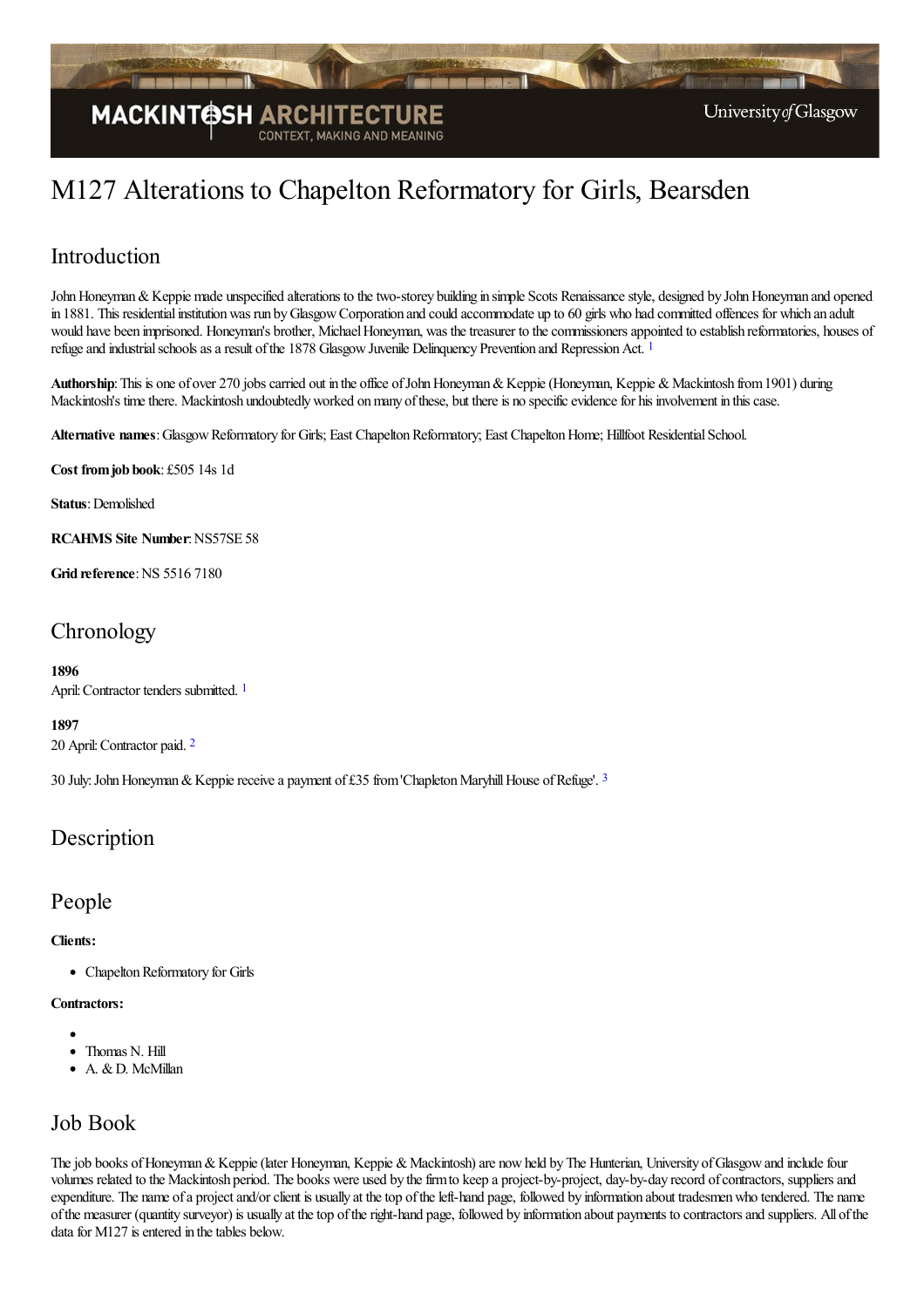Page numbering is not consistent in the job books. Sometimes a single number refers to a double-page spread and sometimes each page is individually numbered. Here, each image of a double-page spread is identified by the number given at the top of the left-hand page. (Images of all of the pages from the four job books can be found at **Browse Job Books**, Visit Book and Cash Book.)

The following information about M127 has been extracted from the job books:



**Client**: Chapelton Reformatory for Girls

#### **Measurer:** Thomas N. Hill

#### **Tenders**:

| Contractor        | <b>Type</b>     | <b>Address</b>      | Date       | Value        | Accepted                     |
|-------------------|-----------------|---------------------|------------|--------------|------------------------------|
| Thomas Brown      | artificer works | no data in job book | April 1896 | £499 10s 0d  | no                           |
| A. & D. McMillan  | artificer works | no data in job book | April 1896 | £456 $0s$ 0d | yes<br>(no data in job book) |
| Hutcheson & Grant | artificer works | no data in job book | April 1896 | £449 0s 0d   | no                           |

#### **Payments (trades):**

| Name             | Type            | Payment out sum                              |
|------------------|-----------------|----------------------------------------------|
| A. & D. McMillan | artificer works | <b>Payment date: 20 April</b><br>£505 14s 1d |

#### **Payments (suppliers):**

<span id="page-1-0"></span>

| . VALUE<br>$\sim$ weaked |  |
|--------------------------|--|
|                          |  |

**Measurer fee payment**: £9 0s 0d (no data in job book <sup>[1](#page-2-4)</sup>)

### Documents

### Images



### Bibliography

#### Published

David Stark, *Charles Rennie Mackintosh and Co.*, Catrine, Ayrshire:Stenlake Publishing, 2004, p. 96